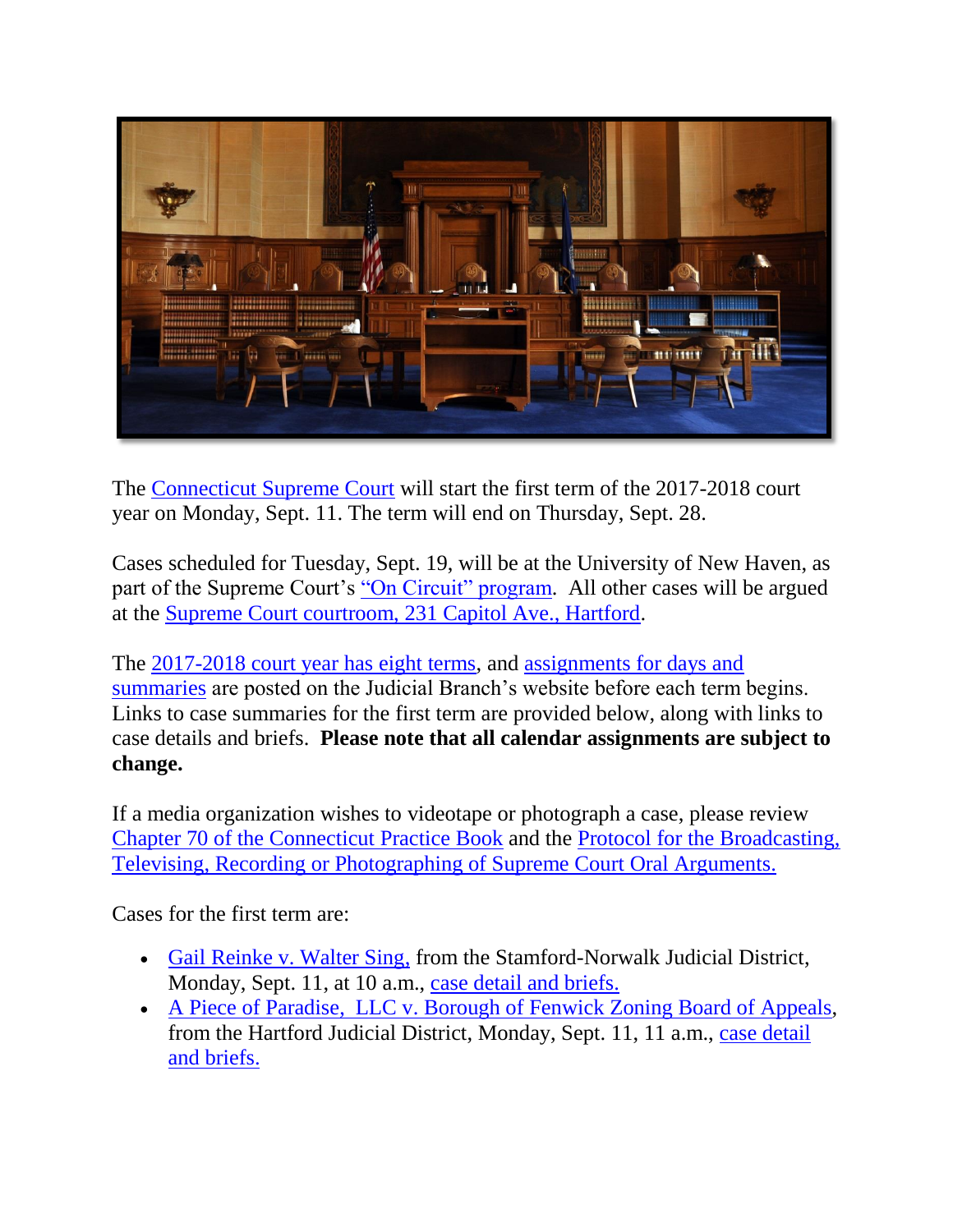- [Paul Valliere et al. v. Commissioner of Social Services,](http://jud.ct.gov/external/supapp/summaries/docket/19701.htm) from the New Britain Judicial District, Tuesday, Sept. 12, 10 a.m., [case detail and briefs.](http://appellateinquiry.jud.ct.gov/CaseDetail.aspx?CRN=54007&Type=AppealNo)
- Andrew Hull et [al. v. Town of Newtown,](http://jud.ct.gov/external/supapp/summaries/docket/19656.htm) from the Danbury Judicial District, Tuesday, Sept. 12, 11 a.m., [case detail and briefs.](http://appellateinquiry.jud.ct.gov/CaseDetail.aspx?CRN=53567&Type=AppealNo)
- [State of Connecticut v. Pedro L. Miranda,](http://jud.ct.gov/external/supapp/summaries/docket/19597.htm) from the Hartford Judicial District, Wednesday, Sept. 13, 10 a.m. [case detail and briefs,](http://appellateinquiry.jud.ct.gov/CaseDetail.aspx?CRN=52837&Type=AppealNo)
- Roger Bouchard et al. v. State Employees Retirement Commission, from the New Britain Judicial District, Wednesday, Sept. 13, 11 a.m., [case detail](http://appellateinquiry.jud.ct.gov/CaseDetail.aspx?CRN=54513&Type=AppealNo)  [and briefs.](http://appellateinquiry.jud.ct.gov/CaseDetail.aspx?CRN=54513&Type=AppealNo)
- [Connecticut Housing Finance Authority v. Asdrubal Alfaro et al.,](http://jud.ct.gov/external/supapp/summaries/docket/19720.htm) from the Fairfield Judicial District, Thursday, Sept. 14, 10 a.m., [case detail](http://appellateinquiry.jud.ct.gov/CaseDetail.aspx?CRN=54167&Type=AppealNo)  [and briefs.](http://appellateinquiry.jud.ct.gov/CaseDetail.aspx?CRN=54167&Type=AppealNo)
- [Melvin Jones v. State of Connecticut, State's Attorney's Office,](http://jud.ct.gov/external/supapp/summaries/docket/19725.htm) from the Tolland Judicial District, Thursday, Sept. 14, 11 a.m., [case detail](http://appellateinquiry.jud.ct.gov/CaseDetail.aspx?CRN=54208&Type=AppealNo)  [and briefs.](http://appellateinquiry.jud.ct.gov/CaseDetail.aspx?CRN=54208&Type=AppealNo)
- [William Francini v. Goodspeed Airport,](http://jud.ct.gov/external/supapp/summaries/docket/19705.htm) LLC et al., from the Middlesex Judicial District, Monday, Sept. 18, 10 a.m., [case detail and briefs.](http://appellateinquiry.jud.ct.gov/CaseDetail.aspx?CRN=54037&Type=AppealNo)
- [State of Connecticut v. Michael A. Urbanowski,](http://jud.ct.gov/external/supapp/summaries/docket/19678.htm) from the Tolland Judicial District, Monday, Sept. 18, 11 a.m. [case detail and briefs.](http://appellateinquiry.jud.ct.gov/CaseDetail.aspx?CRN=53749&Type=AppealNo)
- Bernadine Brooks, Administratrix (Estate of Elsie White) v. Robert Powers [et al.,](http://jud.ct.gov/external/supapp/summaries/docket/19727.htm) from the Middlesex Judicial District, Tuesday, Sept. 19, 10 a.m., at the University of New Haven, [case detail and briefs.](http://appellateinquiry.jud.ct.gov/CaseDetail.aspx?CRN=54233&Type=AppealNo)
- [State of Connecticut v. John Panek,](http://jud.ct.gov/external/supapp/summaries/docket/19772.htm) from the Stamford-Norwalk Judicial District, Tuesday, Sept. 19, 11 a.m., at the University of New Haven, [case](http://appellateinquiry.jud.ct.gov/CaseDetail.aspx?CRN=54658&Type=AppealNo)  [detail and briefs.](http://appellateinquiry.jud.ct.gov/CaseDetail.aspx?CRN=54658&Type=AppealNo)
- [In Re: Egypt E. et al.](http://jud.ct.gov/external/supapp/summaries/docket/19913-19914.htm) from the Middlesex Judicial District, Juvenile Matters, Child Protection Session, Wednesday, Sept. 20, 10 a.m., [case detail.](http://appellateinquiry.jud.ct.gov/CaseDetail.aspx?CRN=56150&Type=AppealNo)
- [In Re: Mariam E. et al. f](http://jud.ct.gov/external/supapp/summaries/docket/19913-19914.htm)rom the Middlesex Judicial District, Juvenile Matters, Child Protection Session, Wednesday, Sept. 20, 11 a.m. [case detail.](http://appellateinquiry.jud.ct.gov/CaseDetail.aspx?CRN=56149&Type=AppealNo)
- [In Re: Henrry P. B.-P.,](http://jud.ct.gov/external/supapp/summaries/docket/19907.htm) from Juvenile Matters at Hartford, Wednesday, Sept. 20, noon, [case detail.](http://appellateinquiry.jud.ct.gov/CaseDetail.aspx?CRN=56074&Type=AppealNo)
- [Anthony Martinez, PPA Luz Mercado et al. v. City of New Haven et al.,](http://jud.ct.gov/external/supapp/summaries/docket/19850.htm) from the New Haven Judicial District, Thursday, Sept. 21, at 10 a.m., [case](http://appellateinquiry.jud.ct.gov/CaseDetail.aspx?CRN=55302&Type=AppealNo)  [detail and briefs.](http://appellateinquiry.jud.ct.gov/CaseDetail.aspx?CRN=55302&Type=AppealNo)
- [State of Connecticut v. Michael Anthony Guerrera,](http://jud.ct.gov/external/supapp/summaries/docket/19785.htm) from New Britain Judicial District, Thursday, Sept. 21, 11 a.m., [case detail and briefs.](http://appellateinquiry.jud.ct.gov/CaseDetail.aspx?CRN=54746&Type=AppealNo)
- [State of Connecticut v. James A.E.,](http://jud.ct.gov/external/supapp/summaries/docket/19711.htm) from the New Haven Judicial District, Thursday, Sept. 21, noon, [case detail and briefs.](http://appellateinquiry.jud.ct.gov/CaseDetail.aspx?CRN=54108&Type=AppealNo)